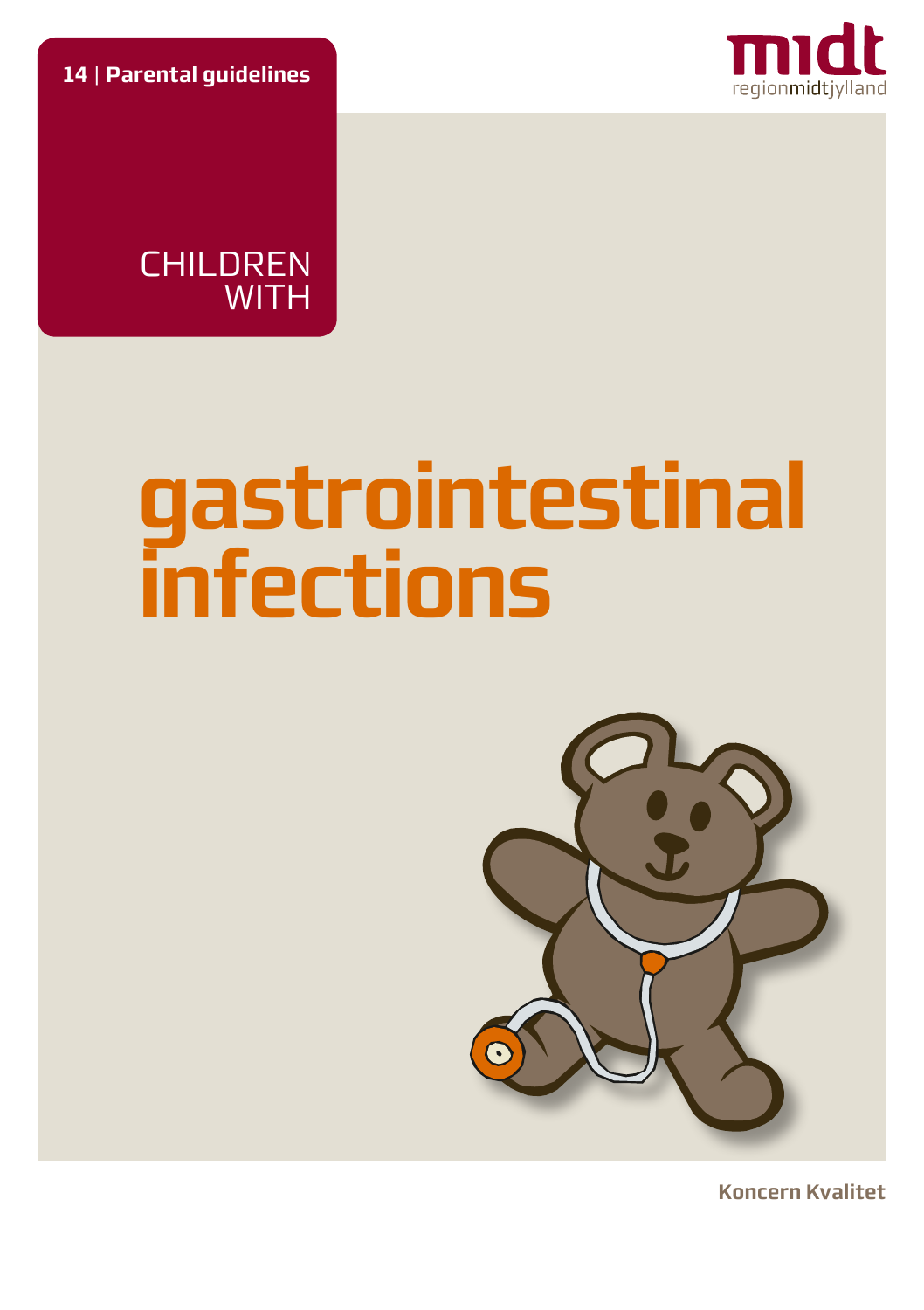# Children with **gastrointestinal infections**

# **General information:**

The most common stomach infections are caused by a range of viruses, although in rare cases they can be caused by bacteria such as the well-known salmonella bacterium. Gastrointestinal infections involve symptoms such as stomach ache, vomiting and diarrhea and often last 3-5 days. The child may also run a fever.

Gastrointestinal infections are unpleasant but they are rarely dangerous. The main danger is dehydration – in other words that the child loses more liquids than it drinks.

# **How is it contracted?**

Stomach infections are caused by e.g. physical contact. Usually via the hands, but infection can also occur by touching things that the infected person has touched, e.g. toys, door handles, etc. The infection may also be transmitted by eating food contaminated with bacteria.

# **Symptoms:**

- Frequent, thin stools often accompanied by vomiting
- Loss of appetite/nausea
- Stomach ache
- Possibly fever
- The child rarely pees.

**Dehydration may show in the following ways: The child pees less than normally, is apathetic and pale, has a dry mouth, sunken eyes and dark circles around the eyes.**

#### **Good advice:**

- Breastfed children may continue with breast milk, but should be breastfed more often. You may supplement with small amounts of boiled water with sugar added
- If there are signs of dehydration you may give your child fluid with revolyt (available at the Danish pharmacies), which is a sachet that contains undissolved salts. Or you can dissolve ½ teaspoon of salt in 1 litre of cold boiled water and mix it with sweet cordial (it should not taste salty).
- Diluted apple juice can also be used
- Older children can usually eat and drink what they like. Offer your child small amounts of liquids frequently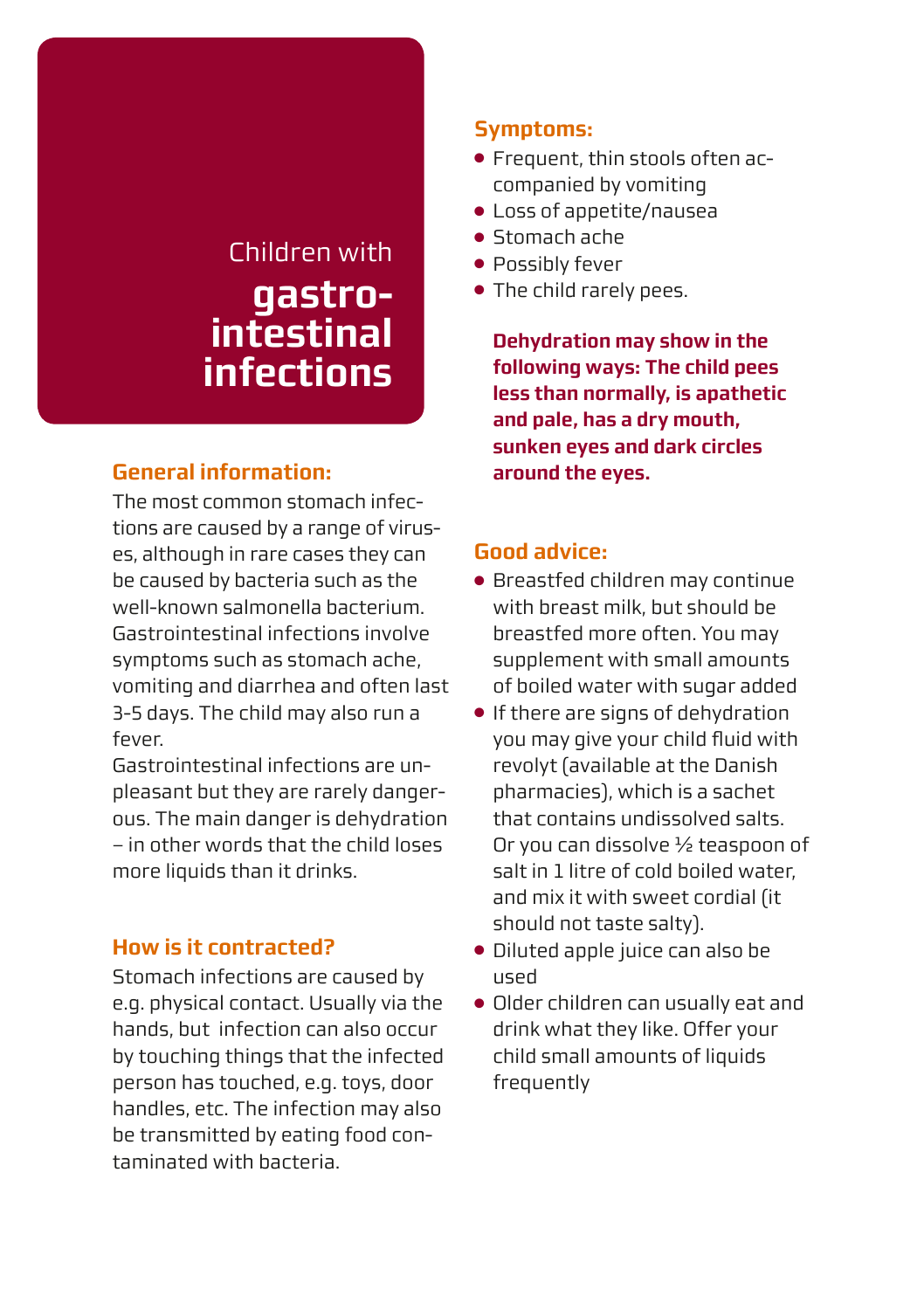- You can also try to offer your child crisps, pretzels and popcorn, together with lots of liquids in small amounts
- Ice-cold drinks can upset the stomach
- Avoid coarse food and foods with a high fibre content as long as your child has diarrhoea, because it only upsets the stomach and prolongs the diarrhea
- Change your child's nappy often
- Let the child's bottom air-dry. Rub a thin layer of water-repellent ointment on its bottom, e.g. soft zinc ointment or Inotyol
- Give your child its own towel and use disposable wash cloths
- Only let your child play with toys that can be washed and do not let other children play with them until they have been cleaned.

#### **When to see a doctor?**

Contact a doctor if the child:

- is less than 3 months old and vomits frequently, and often violently
- has a stomach ache which gets worse and worse
- has diarrhea that contains blood
- stops peeing
- has a high temperature which does not fall after 4-5 days
- has a pale or greyish complexion, is apathetic and weak, and shows signs of dehydration
- is ill for more than 1-2 weeks
- makes you worry and you feel insecure.

Contact your general practitioner first because he/she knows your child better than the doctor on call. You can also get good advice and guidance from your health visitor. '

## **Treatment:**

Gastrointestinal infections – whether caused by a virus or bacteria – often heal themselves, and it is rarely necessary to give the child medicine. Therefore, the hest treatment is to relieve the symptoms and avoid dehydration.

If your child is dehydrated and does not drink or eat, it may be necessary to admit the child to hospital.

#### **Prevention:**

Infection takes place from the hands to the mouth, so it is important to wash your hands after changing nappies, after going to the toilet, helping your child going to the toilet and before preparing food and eating. Remember to wash the child's hands too.

# **Childcare:**

The child can return to childcare or school when the vomiting and diarrhea have stopped and the child is eating, drinking and playing as usual.